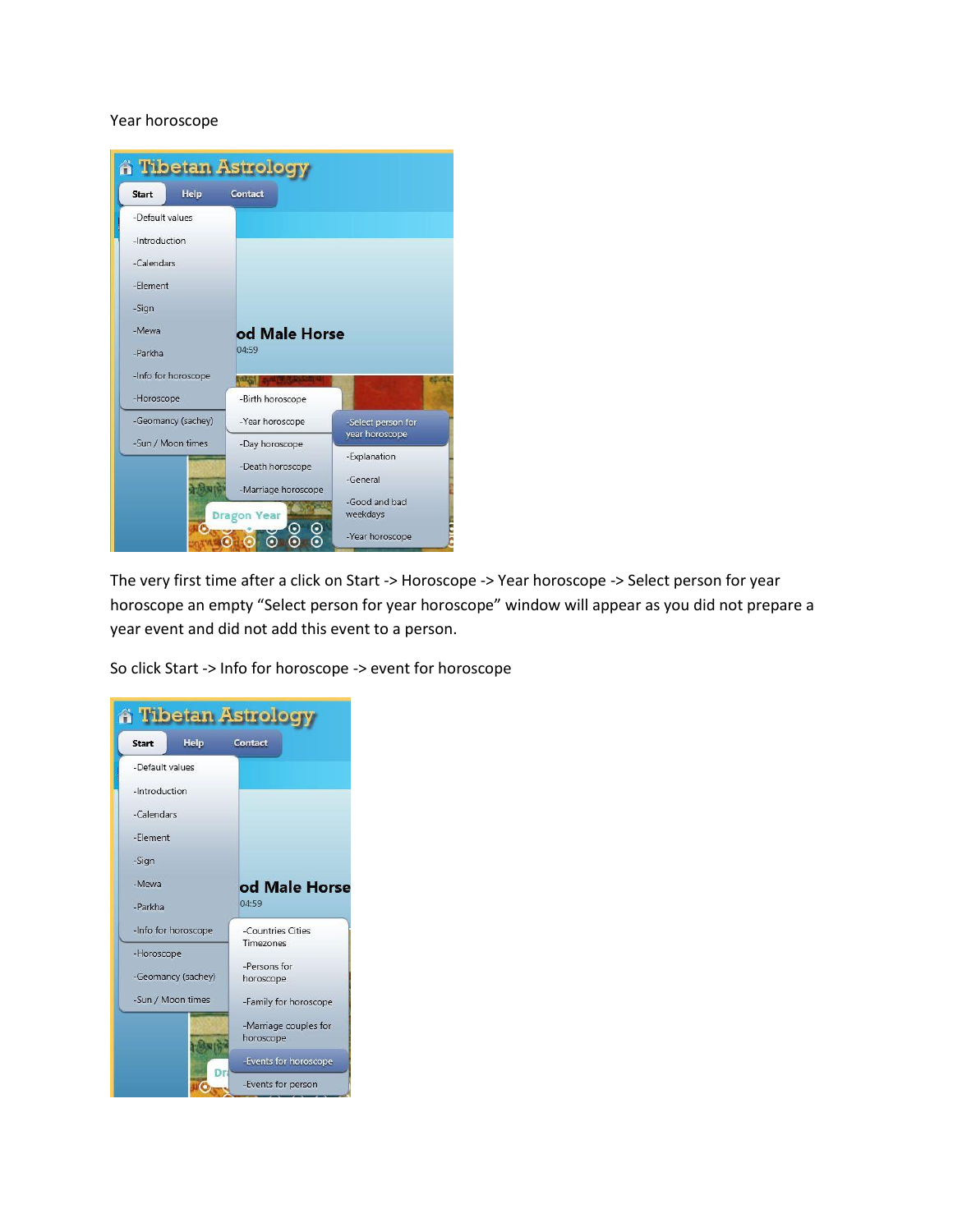### And you will see

|                                     |                           | <b>A Tibetan Astrology</b>  |  |                     | Hello, demo demodemo at<br>demo@demo.be |
|-------------------------------------|---------------------------|-----------------------------|--|---------------------|-----------------------------------------|
| <b>Start</b>                        | Help                      | Contact                     |  |                     | Log off                                 |
| KDT                                 |                           |                             |  |                     |                                         |
|                                     |                           | <b>Events for horoscope</b> |  | <b>Create event</b> |                                         |
|                                     | Event Event date and time |                             |  |                     |                                         |
|                                     |                           |                             |  |                     |                                         |
| © 2009 - 2014 - Karma Deleg Tondrup |                           |                             |  |                     |                                         |
|                                     |                           |                             |  |                     |                                         |

Create an event by clicking the button

Give the event a meaningful name and in case it will be used for a Year horoscope event be sure that the date entered will give the desired year ( e.g. the date 20150110 entered will show the Tibetan year 2014 ) and that the date entered will match the tradition you like.

Now add the event using "Events for person" with event type 'Year horoscope' and the selected event. E.g. select Example 1 WB 142 – 4.4 will give

| <b>A Tibetan Astrology</b>                                                                                         |
|--------------------------------------------------------------------------------------------------------------------|
| Start<br>Help Contact                                                                                              |
| <b>KDT</b>                                                                                                         |
| Events for person                                                                                                  |
| Person:                                                                                                            |
| <b>Birthdate and Time</b><br>Gender<br>Family name First name<br>Example 1 WB 142 - 4.4 11/29/1989 5:00:00 AM Male |
|                                                                                                                    |
| Event for person<br>Event<br>Event date and time<br>Event type<br>Delete                                           |
| <b>Delete</b><br>year event 2015 5/1/2015 12:00:00 PM Year horoscope                                               |
|                                                                                                                    |
| Event type:<br>Year horoscope<br>$\checkmark$                                                                      |
| Event-                                                                                                             |
|                                                                                                                    |
| Event<br>Event date and time<br>vear event 2015 5/1/2015 12:00:00 PM                                               |
| $\mathbb{R}^2$ Add                                                                                                 |
|                                                                                                                    |
| Person-                                                                                                            |
| <b>Birthdate and Time</b><br>Family name First name<br>Gender Select<br>Select person                              |
| Example 1 Father<br>7/15/1965 5:00:00 AM Male                                                                      |
| Select person<br>Example 1 Previous brother 6/10/1987 5:00:00 AM Male                                              |
| Select person<br>Example 1 WB 142 - 4.4 11/29/1989 5:00:00 AM Male                                                 |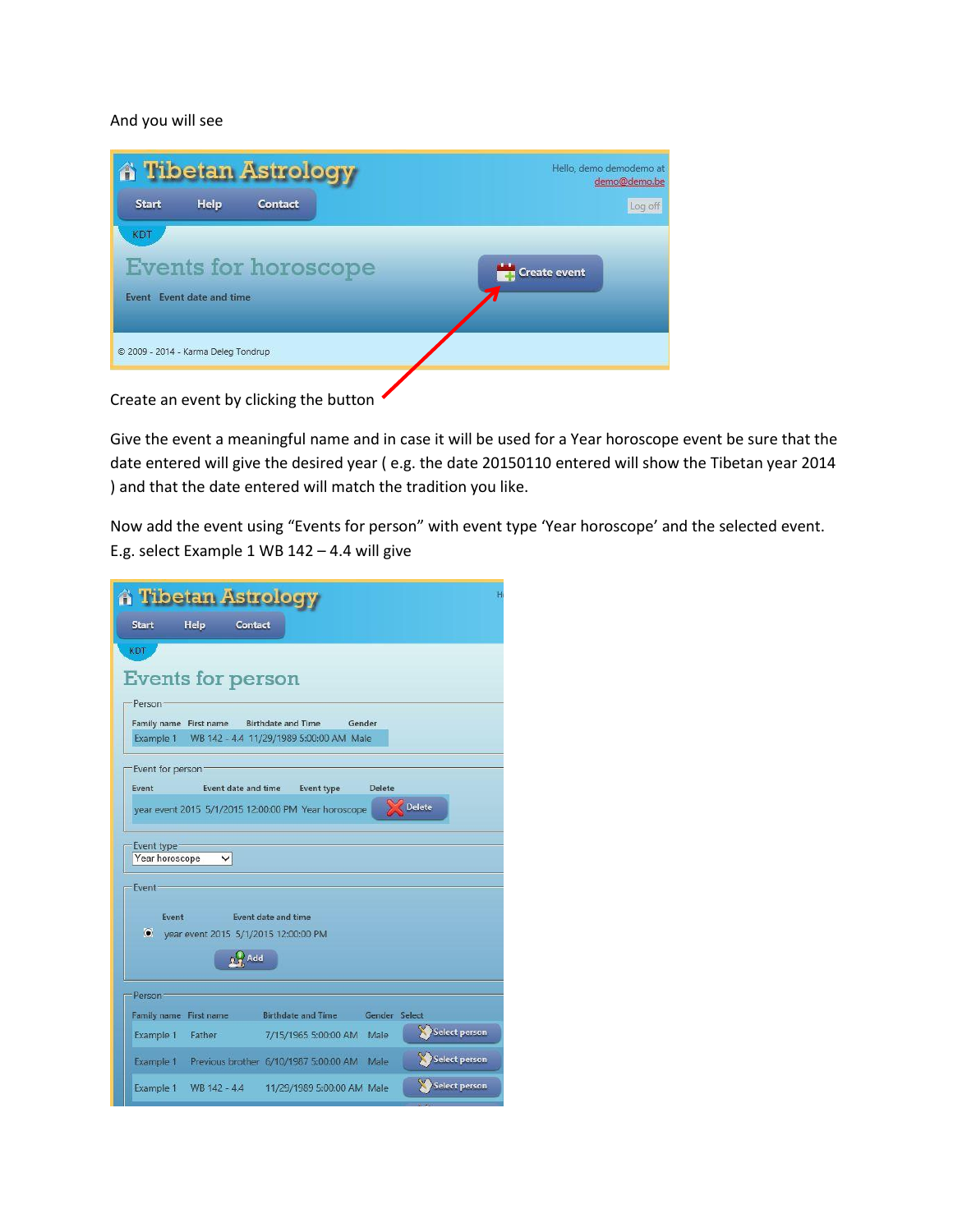After all these additions clicking Start -> Horoscope -> Year horoscope -> Select person for year horoscope you will see

| <b>Start</b>   | Help              | Contact                          |        |                          |           |
|----------------|-------------------|----------------------------------|--------|--------------------------|-----------|
| KDT            |                   |                                  |        |                          |           |
|                |                   |                                  |        |                          |           |
|                |                   |                                  |        |                          |           |
|                |                   | Select person for year horoscope |        |                          |           |
| Family<br>name | <b>First name</b> | <b>Birthdate and Time</b>        | Gender | <b>Year</b><br>horoscope | Horoscope |

Click on a person to select and the general window will open and you will have the horoscope select button with the choices

-Select person for year horoscope

-Explanation

-General

-Good and bad weekdays

-Year horoscope

### -Explanation

will show information which checks are performed for the year horoscope. All known checks are done and reflected in the year horoscope.

At first the signs are compared.

| Normal Sign              |                           |
|--------------------------|---------------------------|
| <b>Bad Relation Sign</b> | <b>XXX</b>                |
| Harmonious Sign          | ററ                        |
| Opposite Sign            | XXX                       |
| Year After Lo Khak       | XXX Chi Khak (for female) |
| Year Before Lo Khak      | XXX Nang khak (for male)  |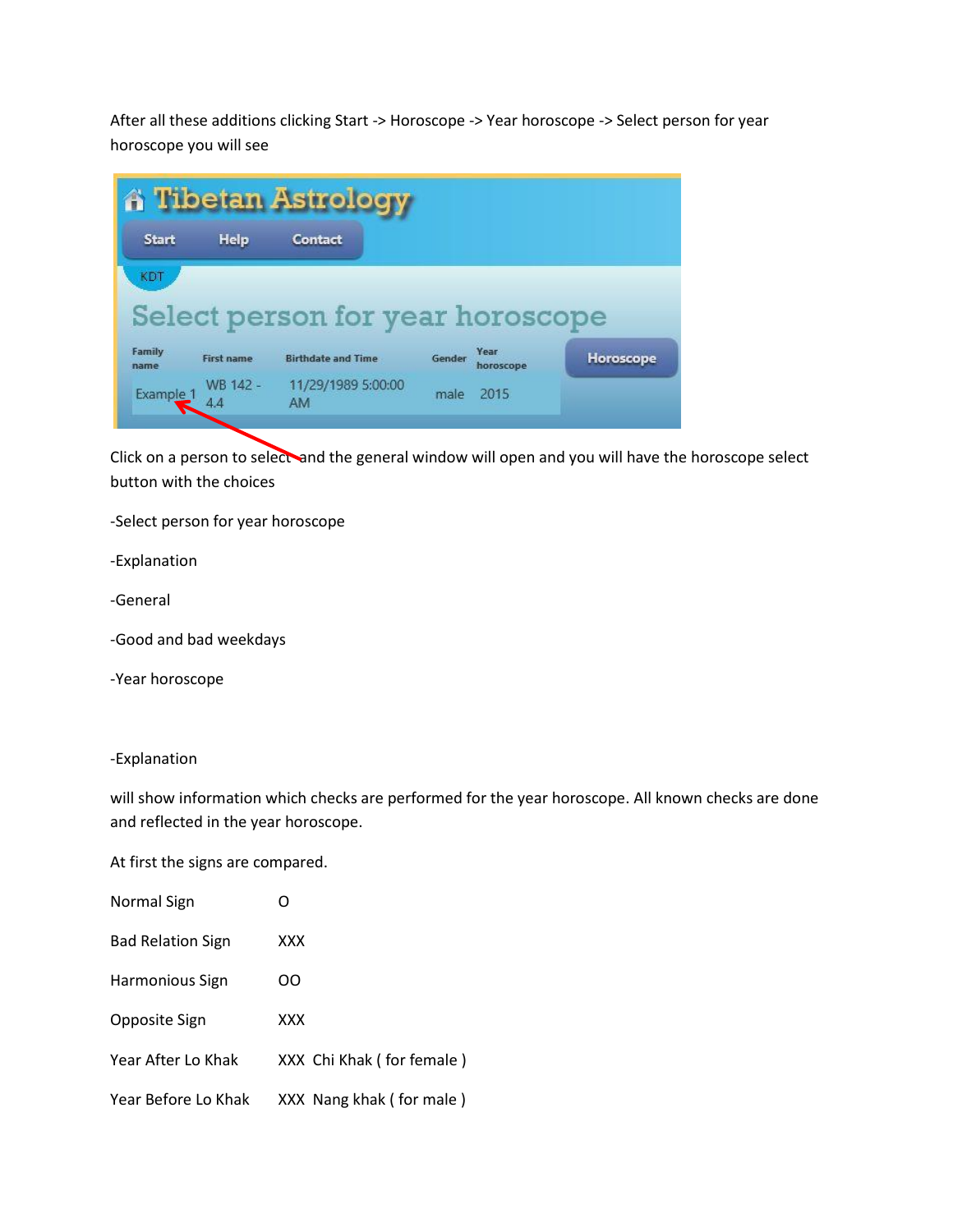| Shi Shey Year | XXX Shi shey year |
|---------------|-------------------|
| Lo Khak Year  | XX Lo Khak Year   |

Than the sign of birth year and year of interest is compared

| same year                           | rangkeg     |
|-------------------------------------|-------------|
| first year after                    | naddgra     |
| second year after                   | byebralbzhi |
| third year after                    | gshed       |
| fourth year after                   | ingamthun   |
| fifth year after                    | gshed2      |
| six year after                      | bdunzur     |
| four year before                    | gshed1      |
| greater star (+3 years) loskarskeba |             |
| lesser star (+9 years) skarchung    |             |

# example:

birth year: 1989 Earth Snake

year of interest: 2013 Water Snake

| 1985 Wood Ox      | 2013 Water Snake | $-4$                |
|-------------------|------------------|---------------------|
| 1986 Fire Tiger   | 2013 Water Snake | -3                  |
| 1987 Fire Rabbit  | 2013 Water Snake | $-2$                |
| 1988 Earth Dragon | 2013 Water Snake | $-1$                |
| 1989 Earth Snake  | 2013 Water Snake | same = $range$ -keg |
| 1990 Metal Horse  | 2013 Water Snake | $+1$                |
| 1991 Metal Sheep  | 2013 Water Snake | $+2$                |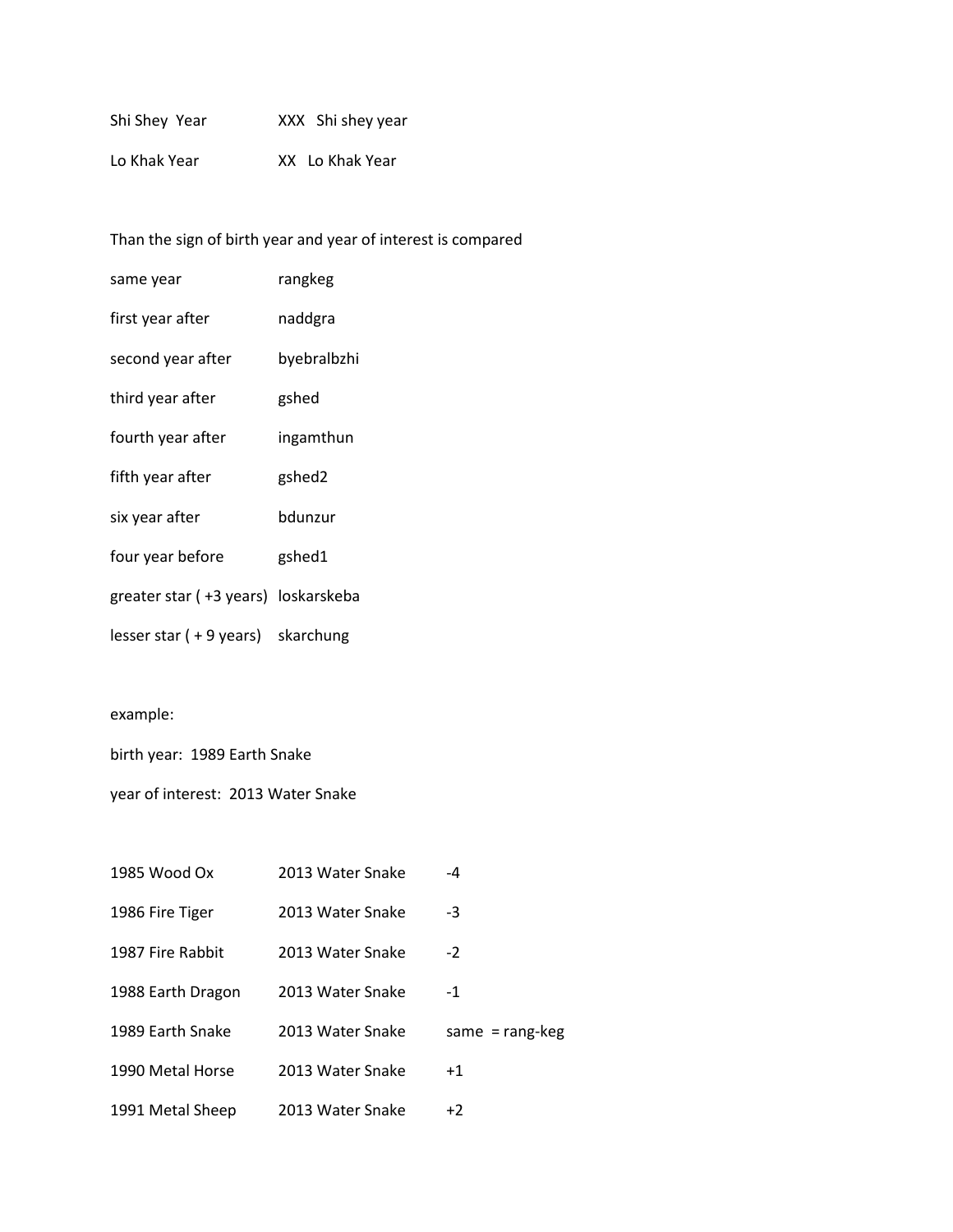| 1992 Water Monkey | 2013 Water Snake | +3   |
|-------------------|------------------|------|
| 1993 Water Bird   | 2013 Water Snake | +4   |
| 1994 Wood Dog     | 2013 Water Snake | $+5$ |
| 1995 Wood Pig     | 2013 Water Snake | +6   |

Finally a search for inauspicious years is performed using the element, sign, gender and Mewa information from the year of interest.

| accursed years                        | Nag-'thus lo            |
|---------------------------------------|-------------------------|
| inauspicious years 8 fire and 4 metal | lo-gnan                 |
| six lesser stars                      | skarchungdrug           |
| seven malign years                    | gdug-ba-gan-gyi lo bdun |
| years of bad omen                     | Itas-ngan lo            |
| seven years of drought                | than-po lo bdun         |
| 'heavenly' sentinel                   | gnam-gyi bya-ra         |
| 'earthly' sentinel                    | sa'i bya-ra             |
| metal years promoting drought         | than-skyes lo           |
| four black undertakers                | dur-mi nag-po bzhi      |
| three soaring black sons              | Iding-nag bu gsum       |
| black fanged years                    | lo-nag mche-ba-can      |
| 11 years susceptible to ogres         | srin-khyer lo           |
| 4 naked demons                        | ther-'dre mi bzhi       |
| years endowed with the five elements  | 'byung-ba Inga-Idan lo  |
| years endowed with two elements       | 'byung-ba gnyisldan lo  |
| 8 years of widowhood                  | yugs-sa lo brgyad       |
| 8 orphan years                        | dva-phrug lo            |